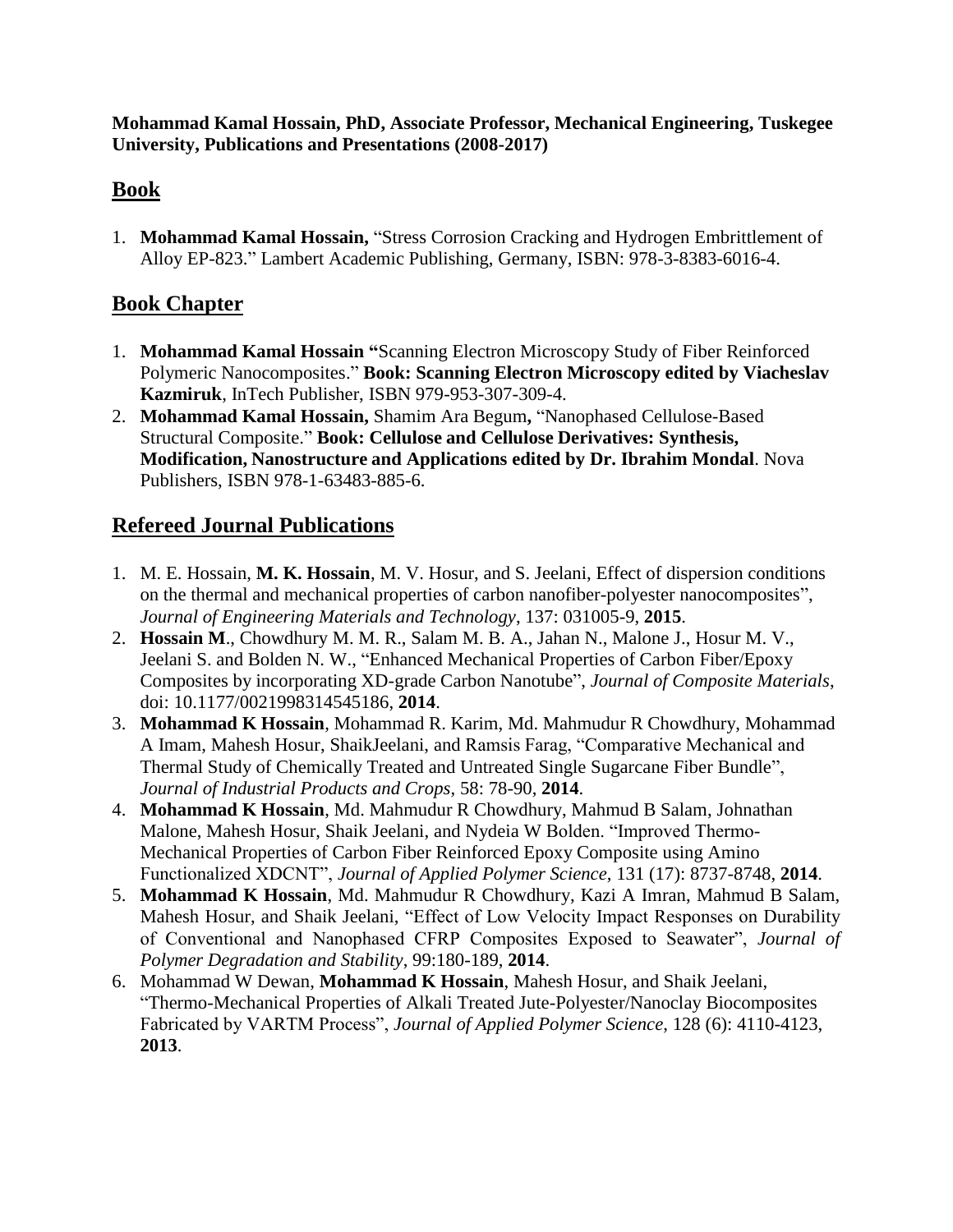- 7. Muhammad E. Hossain, **Mohammad K. Hossain**, Mahesh Hosur, and Shaik Jeelani, "Low-Velocity Impact Behavior of CNF-Filled Glass Reinforced Polyester Composites", *Journal of Composite Materials*, 48 (7): 879-896, **2013**.
- 8. **Mohammad K Hossain**, Muhammad E Hossain, Mohammad W. Dewan, Mahesh Hosur, and Shaik Jeelani, "Effects of Carbon Nanofiber (CNF) on Thermal and Interlaminar Shear Responses of E-Glass/Polyester Composites", *Journal of Composites Part B*, 44: 313–320, **2012**.
- 9. **Mohammad K. Hossain**, Mohammad W. Dewan, Mahesh V. Hosur, and Shaik Jeelani, "Effect of Surface Treatment and Nanoclay on Thermal and Mechanical Properties of Jute/Biopol Green Composites", *Journal of Reinforced Plastics and Composites*, 30 (22): 1841-1856, **2011**.
- 10. **Mohammad K. Hossain**, Mohammad W. Dewan, Mahesh V. Hosur, and Shaik Jeelani, "Mechanical Performances of Surface Modified Jute Fiber Reinforced Biopol Nanophased Green Composites", *Journal of Composites Part B: Engineering*, [42 \(6\): 1](http://www.sciencedirect.com/science?_ob=PublicationURL&_tockey=%23TOC%235565%232011%23999579993%233384795%23FLA%23&_cdi=5565&_pubType=J&view=c&_auth=y&_acct=C000228598&_version=1&_urlVersion=0&_userid=10&md5=a0ffef471c7f8e29323931b219b6c42f)701-1707, **2011**.
- 11. **Mohammad K Hossain**, Mohammad W Dewan, Mahesh Hosur, Shaik Jeelani, "Thermal and Mechanical Characterization of Jute-Biopol Nanophased Green Composites", *Cambridge Journals Online*, DOI: 10.1557/opl.2011.169, **2011**.
- 12. Muhammad E. Hossain, **Mohammad K. Hossain**, Mahesh V. Hosur, and Shaik Jeelani, "Study of Mechanical Responses and Thermal Expansion of CNF-modified Polyester Nanocomposites Processed by Different Mixing Systems", *Cambridge Journals Online*, DOI:10.1557/opl.2011.111, **2011**.
- 13. **Mohammad K Hossain**, Kazi Al Imran, Mahesh Hosur, and Shaik Jeelani, "Effect of Seawater on Thermal Behavior of Conventional and Nanophased Carbon/Epoxy Composites", *Cambridge Journals Online*, DOI:10.1557/opl.2011.498, **2011.**
- 14. **Mohammad K. Hossain**, Muhammad E. Hossain, Mahesh V. Hosur, and Shaik Jeelani, "Flexural and Compression Response of Woven E-Glass/Polyester–CNF Nanophased Composites", *Journal of Composites Part A,* 42: 1774-1782, **2011**.
- 15. **Mohammad K. Hossain**, Mohammad W. Dewan, Mahesh V. Hosur, and Shaik Jeelani, "Physical, Mechanical, and Degradability Properties of Chemically Treated Jute Fiber Reinforced Biodegradable Nanocomposites", *Journal of Engineering Materials and Technology,* 133 (4): 041003-1-041003-7, **2011**.
- 16. Chinedu U. Okoro, **Mohammad K. Hossain**, Mahesh V. Hosur, and Shaik Jeelani, "Mechanical Characterization of XD-Grade Carbon Nanotube/Epon 862 Processed by Dual Phase Dispersion Technique", *Journal of Engineering Materials and Technology,* 133 (4): 041009-1-041009-4, **2011**.
- 17. **Mohammad K. Hossain**, Kazi. A. Imran, Mahesh V. Hosur, and Shaik Jeelani, "Degradation of Mechanical Properties of Conventional and Nanophased Carbon/Epoxy Composites in Seawater", *Journal of Engineering Materials and Technology,* 133 (4): 041004-1-041004-6, **2011**.

### **Publications in National and International Conference Proceedings**

1. **Mohammad K Hossain** and Mahmudur R Chowdhury, "Optimized Mechanical Performance of Carbon Fiber-Epoxy Composite using Amino-Functionalized Graphene Nanoplatelets" IMECE 2015, Paper Number: IMECE2015-51643, Houston, Texas, November 13-19, **2015**.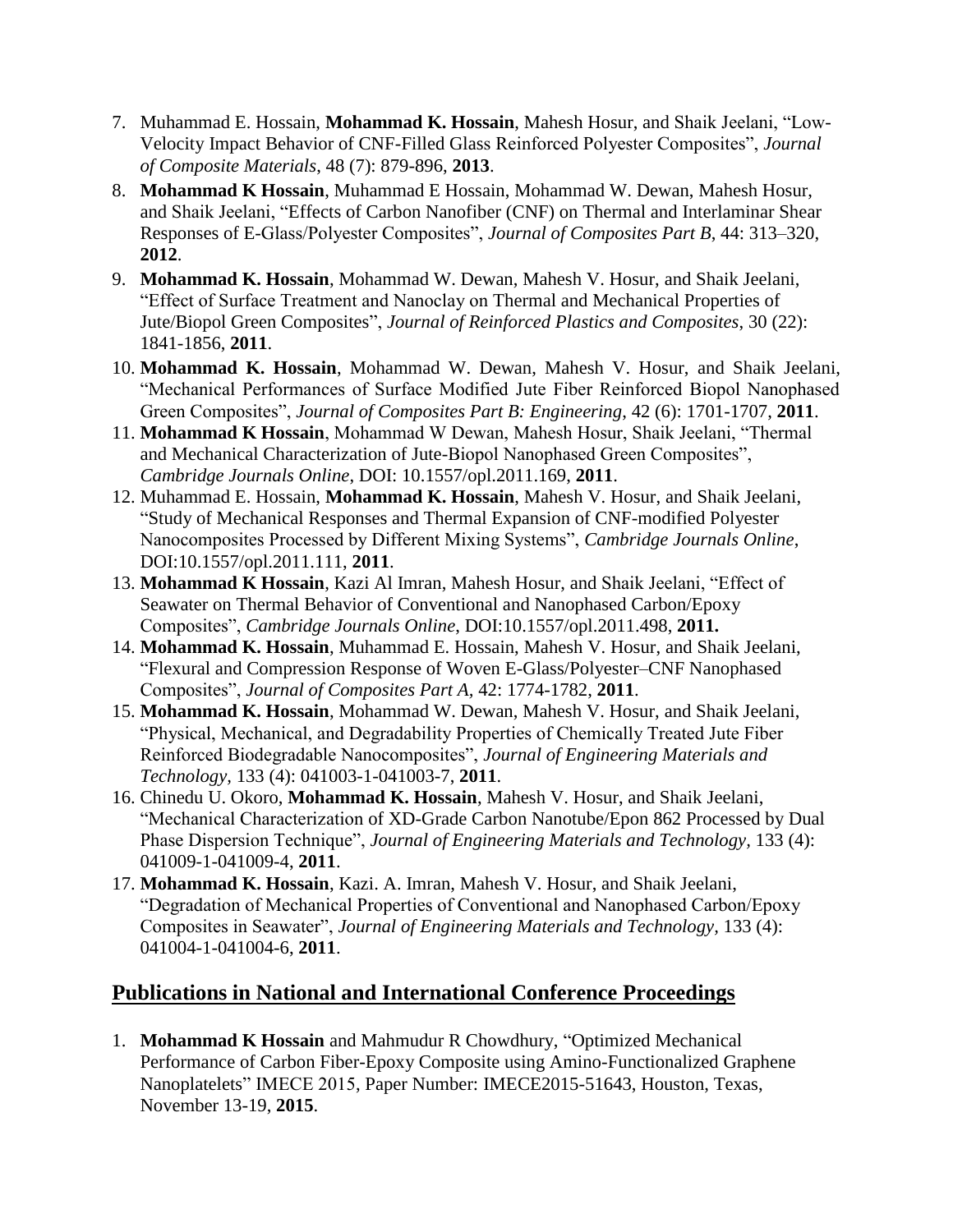- 2. **Mohammad K Hossain** and Mahmudur R Chowdhury, "Enhanced Properties of Epoxy Composite Reinforced with Amino-Functionalized Graphene Nanoplatelets", IMECE 2015, Paper Number: IMECE2015-51483, Houston, Texas, November 13-19, **2015**.
- 3. **Mohammad K Hossain**, Md. Mahmudur R Chowdhury, Mahmud B Salam, Johnathan Malone, Mahesh Hosur, Shaik Jeelani, Nydeia W Bolden, "Thermo-Mechanical and ILSS Properties of Woven Carbon/Epoxy-XD-CNT Nanophased Composites", 2014 MRS Spring Meeting Proceedings, San Francisco, CA, April 21-25, **2014**.
- 4. **Mohammad Kamal Hossain**, Jonathan Rocha, Shawn Jackson, Robert Carson, Md Mahmudur Chowdhury, Chris Jensenius, "Design of a Small and Low Cost Thermal Cycling Chamber for Testing Thermostats", **Paper ID#58**, 2014 ASEE Southeast Section Conference, Mercer University, Macon, GA, March 30-April 01, **2014**.
- 5. **Mohammad Kamal Hossain**, Mark Black, Thomas Wilder, Chris Elmore, Pradosh K. Ray, "Design of a Portable Assisted Mobility Device-A Sustainable Urban Transport", **Paper ID#1569839057**, The IEEE International Conference on Connected Vehicles & Expo (ICCVE 2013), Las Vegas, Nevada, USA, December 2-6, **2013**.
- 6. **Mohammad K Hossain**, Md. Mahmudur R Chowdhury, Kazi A Imran, Mahmud B Salam, Mahesh Hosur and Shaik Jeelani, "Durability study of low velocity impact responses of conventional and nanophased CFRP composites exposed to seawater", **Paper ID#IMECE2013-65671**, *2013 ASME International Mechanical Engineering Congress and Exposition (IMECE2013),* San Diego, USA, November 15-21, **2013**.
- 7. **Mohammad K Hossain**, Mohammad R. Karim, Md. Mahmudur R Chowdhury, Mohammad A Imam, Mahesh Hosur, Shaik Jeelani, Ramsis Farag, "Tensile properties evaluation of chemically treated/untreated single sugarcane fiber", **Paper ID#IMECE2013-65664**, *2013 ASME International Mechanical Engineering Congress and Exposition, (IMECE2013),* San Diego, USA, November 15-21, **2013**.
- 8. **Mohammad K Hossain**, Md. Mahmudur R Chowdhury, Mahmud B Salam, Mahesh Hosur, Shaik Jeelani, Nydeia Wright Bolden, "Tensile and Flexural Properties of Woven Carbon/Epoxy-XD-CNT Nanophased Composites", **Paper ID#3758**, *SAMPE Tech 2013,*  Wichita, KS, USA, October 21-24, **2013**.
- 9. **Mohammad K Hossain**, Kwanju Kim, Stacy Benjamin, Ing. Manuel Löwer, Pradosh K. Ray, "Student Team Formation, Management, and Collaboration in PACE Global SUT Project", Paper ID#8270, International Forum, 120<sup>th</sup> ASEE Annual Conference and Exposition, Atlanta, GA, USA, June 21-26, **2013**.
- 10. **Mohammad K Hossain**, Derrick Pettaway, "Design and Analyze the Frame for the Global Sustainable Urban Transport (SUT) Vehicle", **Paper ID#7719,** 120<sup>th</sup> ASEE Annual Conference and Exposition, Atlanta, GA, USA, June 23-26, **2013**.
- 11. **M. K. Hossain**, C. U. Okoro, M. V. Hosur, and S. Jeelani, "Mechanical Characterization of XD-Grade Carbon Nanotube/Epon 862 Processed by Dual Phase Dispersion Technique", **Paper ID#547**, *2011 NSTI-Nanotech Conference,* Boston, MA, June 13-16, **2011**.
- 12. **M.K. Hossain**, M.W. Dewan, M. Hosur, and S. Jeelani, "Durability Study of Nanophased Jute-Based Green Composites", **Paper ID#540**, *2011 NSTI-Nanotech Conference,* Boston, MA, June 13-16, **2011**.
- 13. C. U. Okoro, **M. K. Hossain**, M. V. Hosur, S. Jeelani, "Mechanical and Thermal Characterization of XD-Grade Carbon Nanotube/Epon 862 Processed by Dual Phase Dispersion Technique", **Paper ID#1404**, *SAMPE 2011*, Long Beach, CA, USA, May 23-26, **2011**.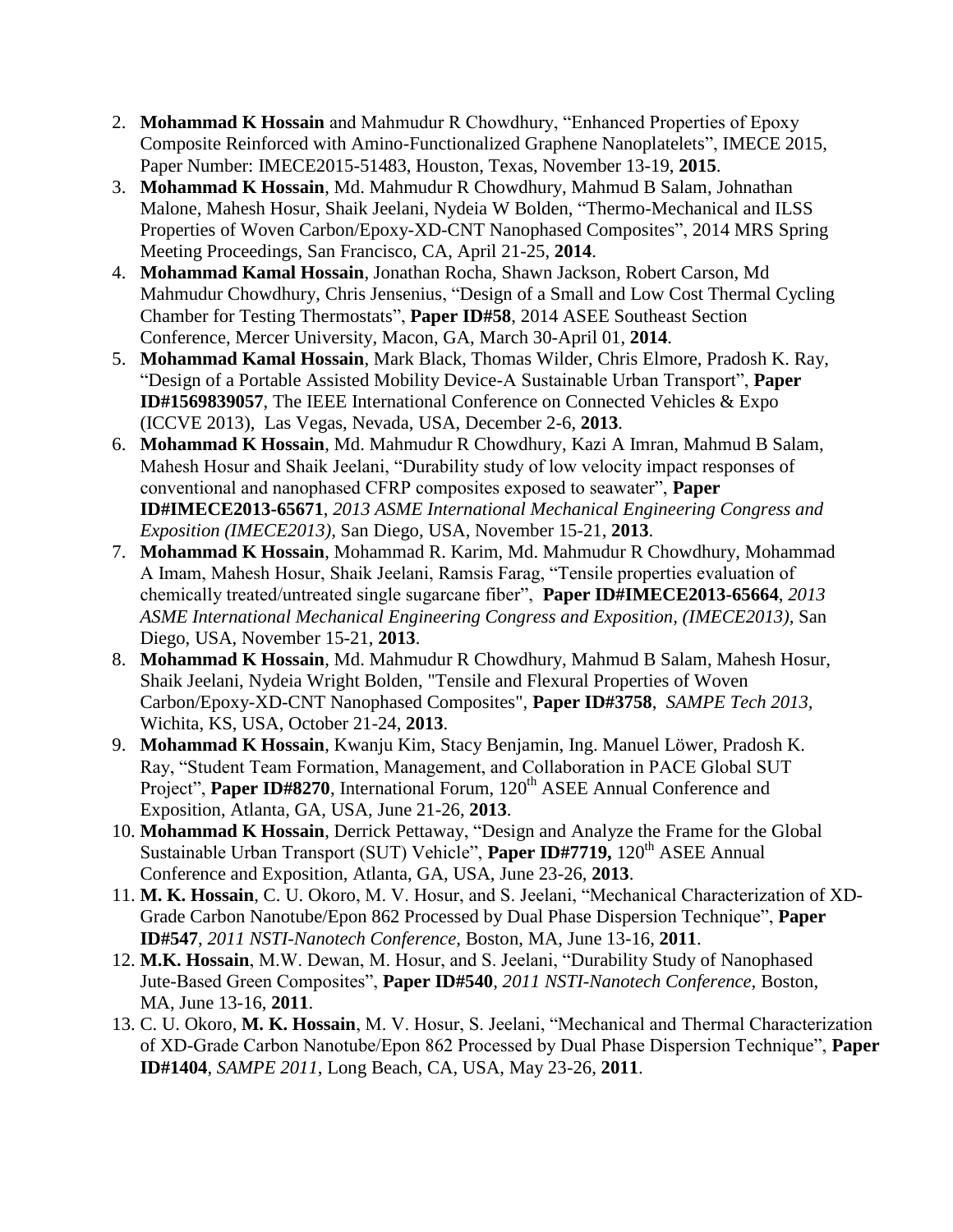- 14. **M.K. Hossain**, M. W. Dewan, R. Carver, M. Hosur, S. Jeelani, "Thermal and Mechanical Performance of Jute-Polyester Nanophased Biocomposites", **Paper ID#1402**, *SAMPE 2011*, Long Beach, CA, USA, May 23-26, **2011**.
- 15. **M.K. Hossain**, K.A. Imran, M. Hosur, and S. Jeelani, "Effect of Seawater on Mechanical Behavior of Conventional and Nanophased Carbon/Epoxy Composites", **Paper ID#1405**, *SAMPE 2011*, Long Beach, CA, USA, May 23-26, **2011**.
- 16. **Mohammad K Hossain**, Kazi Al Imran, Mahesh Hosur, and Shaik Jeelani, "Effect of Seawater on Thermal Behavior of Conventional and Nanophased Carbon/Epoxy Composites', **Paper ID#918339**, *2010 Materials Research Society (MRS) Fall Meeting*, Boston, Massachusetts, November 29- December 03, **2010**.
- 17. **Mohammad K. Hossain**, Mohammad W Dewan, Mahesh V. Hosur, and Shaik Jeelani, "Thermal and Mechanical Characterization of Jute-Biopol Nanophased Green Composites", **Paper ID#918313**, 2010 *Materials Research Society (MRS) Fall Meeting*, Boston, Massachusetts, November 29- December 03, **2010**.
- 18. Muhammad E. Hossain, **Mohammad K. Hossain**, Mahesh V. Hosur, and Shaik Jeelani, "Study of Mechanical Responses and Thermal Expansion of CNF-modified Polyester Nanocomposites using Different Mixing Systems", **Paper ID#910495**, *2010 Materials Research Society (MRS) Fall Meeting*, Boston, Massachusetts, November 29- December 03, **2010**.
- 19. Muhammad E. Hossain, **Mohammad K. Hossain**, Mahesh V. Hosur, and Shaik Jeelani, "Investigation of Carbon Nanofibers (CNFs) Effects on the Flexural and Thermal Behavior of E-Glass/Polyester Composites", *ASME 2010 International Mechanical Engineering Congress and Exposition*, **Paper ID#IMECE2010-39336**, British Columbia, Canada, November 12-18, **2010**.
- 20. **Mohammad K. Hossain**, Mohammad W Dewan, Mahesh V. Hosur, and Shaik Jeelani, "Interfacial Improvement of Nanopahsed Jute-Based Green Composite by Surface Modification", *ASME 2010 International Mechanical Engineering Congress and Exposition*, **Paper ID#IMECE2010-39365**, Vancouver, British Columbia, Canada, November 12-18, **2010**.
- 21. **Mohammad K. Hossain**, Muhammad E. Hossain, Mahesh V. Hosur, and Shaik Jeelan, "Comparison of High Strain Rate Compressive Responses of Conventional and CNF-Filled Nanophased E-Glass/Polyester Composites", **Paper ID#0893**, *MS&T 2010 Conference***,**  Houston,Texas, October 17-21**, 2010.**
- 22. **Mohammad K. Hossain**, Muhammad E. Hossain, Mahesh V. Hosur, and Shaik Jeelan, "Effects of CNF on Compression and Thermal Responses of E- Glass/Polyester Nanocomposite", **Paper ID#1112**, *ASC 25th Annual Technical Conference***,** Dayton, Ohio, September 20-22, **2010**.
- 23. **Mohammad K. Hossain**, Mohammad W Dewan, Mahesh V. Hosur, and Shaik Jeelani, "Mechanical and Thermal Characterization of Modified Jute/Biopol Nanophased Green Composite", **Paper ID#1121**, *ASC 25th Annual Technical Conference***,** Dayton, Ohio, September 20-22, **2010**.
- 24. **M.K. Hossain**, M. W. Dewan, M. Hosur, S. Jeelani V. Rangari, "Surface Modification and Performance Analysis of Jute Based Nanophased Green Composite", **Paper ID#1712**, *2010 NSTI-Nanotech Conference*, Anaheim, California, USA, June 21-25, **2010**.
- 25. **M.K. Hossain**, M.E. Hossain, M. Hosur, and S. Jeelani, "High Strain Rate Compression Behavior of Conventional and CNF-Filled Nanophased Glass/Polyester Composites", **Paper ID#1024**, *2010 NSTI-Nanotech Conference*, Anaheim, California, USA, June 21-25, **2010**.
- 26. **M.K. Hossain**, M.E. Hossain, M. Hosur, and S. Jeelan, "Fabrication and Thermo-Mechanical Characterization of CNF-Filled Polyester and E-glass/Polyester Nanophased Composites", **Paper ID#1690**, *2010 NSTI-Nanotech Conference,* Anaheim, California, USA, June 21-25, **2010**.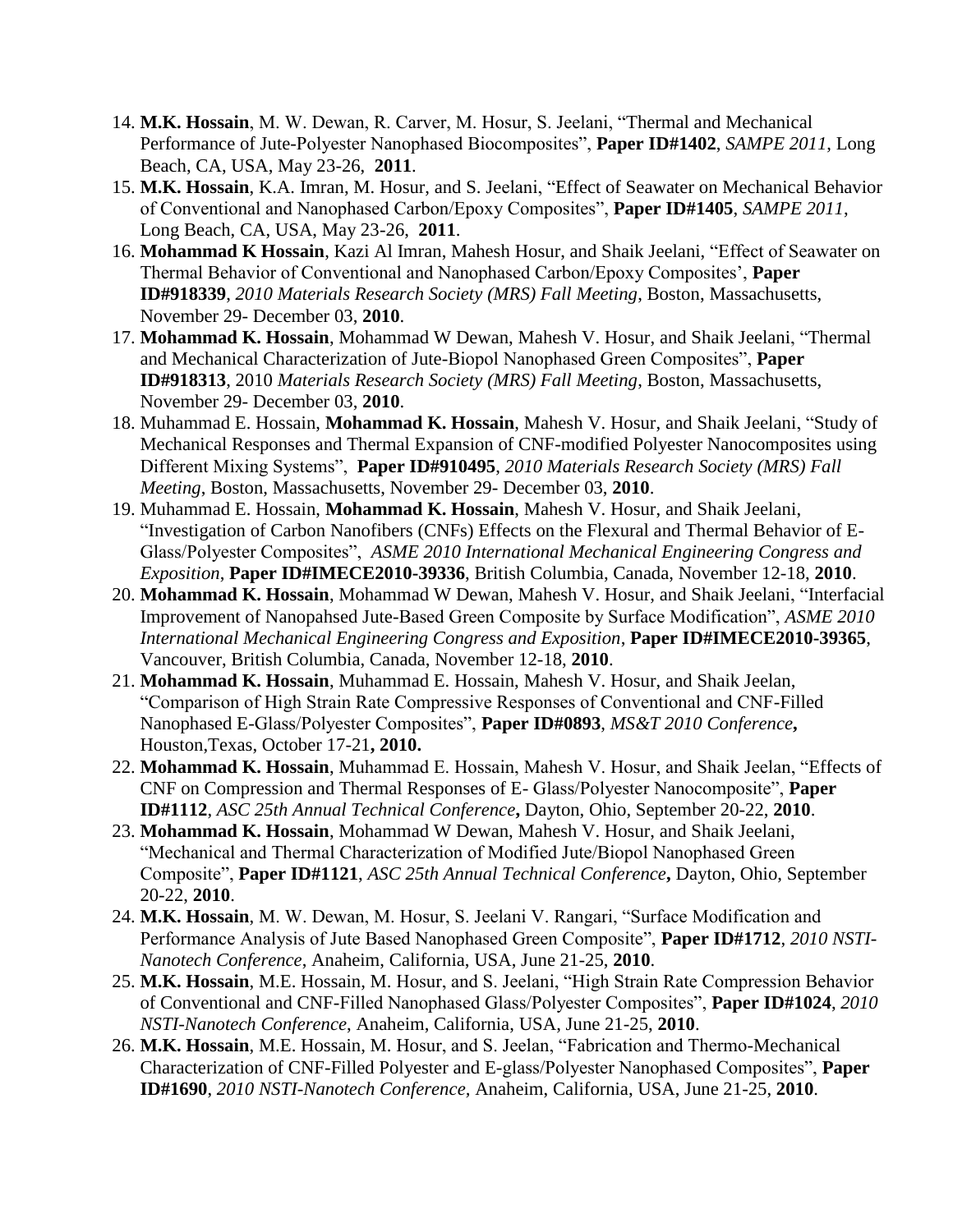- 27. **Mohammad K. Hossain**, Muhammad E. Hossain, M. Hosur, and S. Jeelani, "Dynamic Characterization of CNF-Filled E-Glass/Polyester Nanophased Composite", **Paper ID#275**, *SAMPE Conference and Exhibition 2010,* Seattle, WA, May 17-20, **2010**.
- 28. **Mohammad K. Hossain**, Muhammad E. Hossain, M. Hosur, and S. Jeelani, "Mechanical and Thermal Characterization of CNF-Filled Polyester Nanophased Composite", **Paper ID#ICME09-AM-12**, *ICME 2009*, Bangladesh University of Engineering and Technology, Dhaka, Bangladesh, December 26-28, **2009**.
- 29. **Mohammad K. Hossain**, Muhammad E. Hossain, M. Hosur, and S. Jeelani, "Comparison of Low-Velocity Impact Behavior of Conventional and CNF-Filled Glass-Polyester Nanophased Composites", **Paper ID#106,** *The 24th Annual American Society of Composites and the Canadian Association for Composite Structures and Materials*, The University of Delaware, September 15-17, **2009**.
- 30. **M. K. Hossain**, Q. Liu, and B. J. O'Toole, "Evaluation of Functionally Graded Foam Crushability in Confinement under Moderate Strain Rate Using a Drop-Weight Machine", *SAMPE 2008 Symposium,* Long Beach, CA, May 18-22, **2008**.

# **Presentation at National and International Conferences**

- 1. **Mohammad K Hossain**, Md. Mahmudur R Chowdhury, Mahmud B Salam, Johnathan Malone, Mahesh Hosur, Shaik Jeelani, Nydeia W Bolden, "Thermo-Mechanical and ILSS Properties of Woven Carbon/Epoxy-XD-CNT Nanophased Composites", 2014 MRS Spring Meeting Proceedings, San Francisco, CA, April 21-25, **2014**.
- 2. **Mohammad Kamal Hossain**, Jonathan Rocha, Shawn Jackson, Robert Carson, Md Mahmudur Chowdhury, Chris Jensenius, "Design of a Small and Low Cost Thermal Cycling Chamber for Testing Thermostats", **Paper ID#58**, 2014 ASEE Southeast Section Conference, Mercer University, Macon, GA, March 30-April 01, **2014**.
- 3. **Mohammad Kamal Hossain**, Mark Black, Thomas Wilder, Chris Elmore, Pradosh K. Ray, "Design of a Portable Assisted Mobility Device (PAMD)-A Sustainable Urban Transport", IEEE 2013 International Conference on Connected Vehicles and Expo, Las Vegas, NV, USA, December 2-6, **2013**.
- 4. **Mohammad K Hossain**, Md. Mahmudur R Chowdhury, Kazi A Imran, Mahmud B Salam, Mahesh Hosur and Shaik Jeelani, "Durability study of low velocity impact responses of conventional and nanophased CFRP composites exposed to seawater", 2013 ASME International Mechanical Engineering Congress and Exposition, IMECE2013-65671, San Diego, USA, November 15-21, **2013**.
- 5. **Mohammad K Hossain**, Mohammad R Karim, Mahmudur R Chowdhury, Muhammad A Imam, Mahesh Hosur, Shaik Jeelani, Ramsis Farag, "Tensile properties evaluation of chemically treated/untreated single sugarcane fiber", 2013 ASME International Mechanical Engineering Congress and Exposition, IMECE2013-65664, San Diego, USA, November 15- 21, **2013**.
- 6. **Mohammad K Hossain**, Kwanju Kim, Stacy Benjamin, Ing. Manuel Löwer, Pradosh K. Ray, "Student Team Formation, Management, and Collaboration in PACE Global SUT Project", International Forum, 120<sup>th</sup> ASEE Annual Conference and Exposition, Atlanta, GA, USA, June 21-26, **2013**.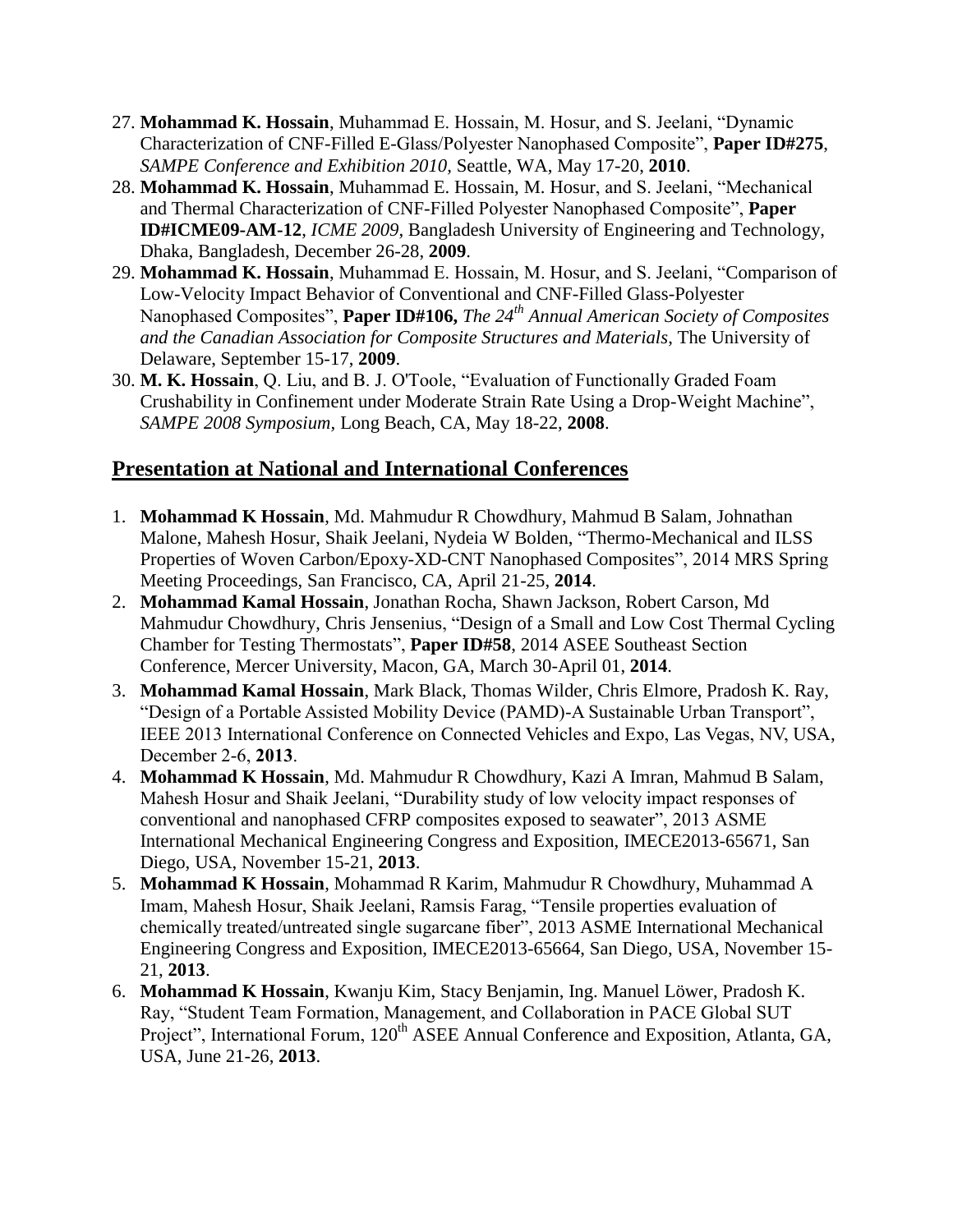- 7. **Mohammad K Hossain**, Derrick Pettaway, "Design and Analyze the Frame for the Global Sustainable Urban Transport (SUT) Vehicle", 120<sup>th</sup> ASEE Annual Conference and Exposition, Atlanta, GA, USA, June 21-26, **2013**.
- 8. **Mohammad K Hossain**, "Effects of Carbon Nanofiber (CNF) on Mechanical and Thermal Behavior of Polyester and E-glass/Polyester Composites", Summer Lecture Series, Newport Undersea Warfare Center (NUWC), Newport, RI, June 10, **2013**.
- 9. **Mohammad K Hossain**, Emory Head, Mahesh Hosur, Shaik Jeelani, "Fabrication and Characterization of Untreated, Alkali Treated, and POSS Treated Jute Fiber Reinforced-Polylactic Acid Composites", IMECE 2012, Houston, Texas, November 9-14, **2012**.
- 10. **Mohammad K. Hossain**, Mohammad W Dewan, Mahesh V. Hosur, and Shaik Jeelani, "Mechanical Properties of Alkali Treated Jute Fabric Reinforced Polyester Nanocomposites Manufactured by VARTM Process", *IMECE 2011*, Denver, Colorado, November 11-17, **2011.**
- 11. **Mohammad K Hossain**, Kazi Al Imran, Mahesh Hosur, and Shaik Jeelani, "Seawater Conditioning Effect on the Mechanical Properties of Conventional and Nanophased Carbon/Epoxy Composites", *IMECE 2011*, Denver, Colorado, November 11-17, **2011.**
- 12. **Mohammad K Hossain**, "Manufacturing of Sustainable Urban Transport (SUT)", *2011 PACE Global Forum*, Vancouver, Canada, July 25-30, **2011**.
- 13. **M. K. Hossain**, C. U. Okoro, M. V. Hosur, and S. Jeelani, "Mechanical and Thermal Characterization of XD-Grade Carbon Nanotube/Epon 862 Processed by Dual Phase Dispersion Technique", *SAMPE 2011*, Long Beach, CA, USA, May **2011**.
- 14. **Mohammad K. Hossain**, Mohammad W Dewan, Mahesh V. Hosur, and Shaik Jeelani, "Thermal and Mechanical Performance of Jute-Polyester Nanophased Biocomposites", *SAMPE 2011*, Long Beach, CA, USA, May **2011**.
- 15. **Mohammad K Hossain**, Kazi Al Imran, Mahesh Hosur, and Shaik Jeelani, "Effect of Seawater on Mechanical Behavior of Conventional and Nanophased Carbon/Epoxy Composites", *SAMPE 2011*, Long Beach, CA, USA, May **2011**.
- 16. **Mohammad K. Hossain**, Mohammad W Dewan, Mahesh V. Hosur, and Shaik Jeelani, "Thermal and Mechanical Characterization of Jute-Biopol Nanophased Green Composites", *MRS Fall Meeting 2010*, Boston, MA, November 29-December 03, **2010**.
- 17. **Mohammad K. Hossain**, Muhammad E. Hossain, M. Hosur, and S. Jeelani, "Study of Mechanical Responses and Thermal Expansion of CNF-modified Polyester Nanocomposites Processed by Different Mixing Systems", *MRS Fall Meeting 2010,* Boston, MA, November 29-December 03, **2010**.
- 18. **Mohammad K. Hossain**, Mohammad W Dewan, Mahesh V. Hosur, and Shaik Jeelani, "Interfacial Improvement of Nanopahsed Jute-Based Green Composite by Surface Modification", *ASME International Mechanical Engineering Congress and Exposition 2010*, Vancouver, British Columbia, Canada, November 12-18, **2010**.
- 19. **Mohammad K. Hossain**, Muhammad E. Hossain, M. Hosur, and S. Jeelani, "Investigation of Carbon Nanofibers (CNFs) Effects on the Flexural and Thermal Behavior of E-Glass/Polyester Composites", *ASME International Mechanical Engineering Congress and Exposition 2010*, British Columbia, Canada, November 12-18, **2010**.
- 20. **Mohammad K. Hossain**, Muhammad E. Hossain, M. Hosur, and S. Jeelani, "Comparison of High Strain Rate Compressive Responses of Conventional and CNF-Filled Nanophased E-Glass/Polyester Composites", *Materials Science & Technology 2010 Conference & Exhibition.* Houston, TX, October 17-21, **2010**.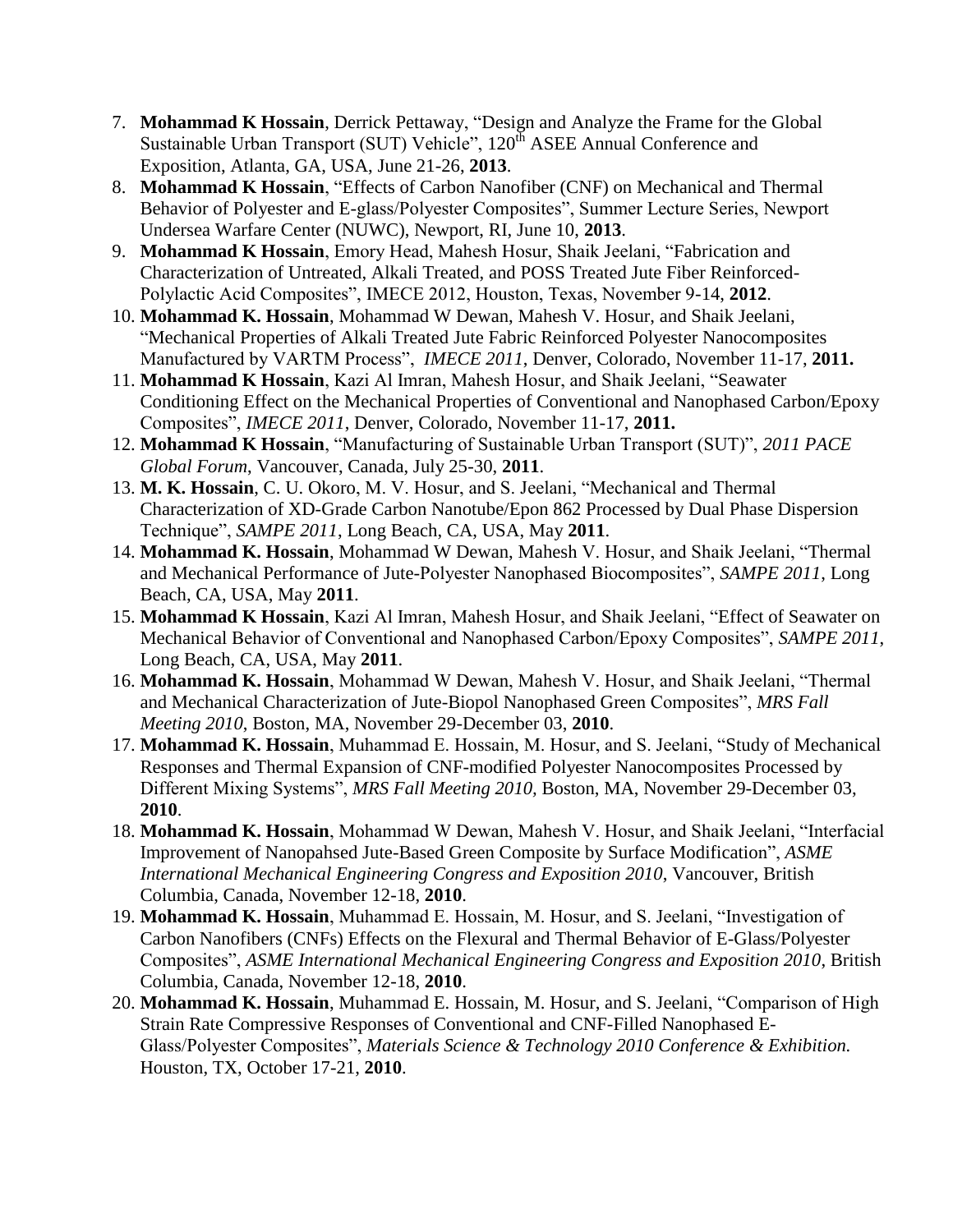- 21. **Mohammad K. Hossain**, Muhammad E. Hossain, M. Hosur, and S. Jeelani, "Effects of CNF on Compression and Thermal Responses of E- Glass/Polyester Nanocomposite", *The American Society for Composites 25th Annual Technical Conference/14th U.S.-Japan Conference on Composites Materials*, Dayton, Ohio, September 20-22, **2010**.
- 22. **Mohammad K. Hossain**, Mohammad W Dewan, Mahesh V. Hosur, and Shaik Jeelani, "Surface Modification and Performance Analysis of Jute Based Nanophased Green Composite", *2010 NSTI-Nanotech Conference*, Anaheim, California, U.S.A, June 21-25, **2010**.
- 23. **Mohammad K. Hossain**, Muhammad E. Hossain, M. Hosur, and S. Jeelani, "Mechanical and Thermal Characterization of CNF-Filled Polyester Nanophased Composite", *ICME 2009*, Bangladesh University of Engineering and Technology, Dhaka, Bangladesh, December 26-28, **2009**.
- 24. **Mohammad K. Hossain**, Muhammad E. Hossain, M. Hosur, and S. Jeelani, "Comparison of Static and Dynamic Behavior of Nanophased Glass Polyester Composite", *ASME International Mechanical Engineering Congress and Exposition 2009*, Lake Buena Vista, Florida. 13-19, **2009**.
- 25. **Mohammad K. Hossain**, Muhammad E. Hossain, M. Hosur, and S. Jeelani, "Comparison of Low Velocity Impact Behavior of Conventional and CNF-Filled Glass Polyester Nanophased Composites", *ASC 24th Annual Technical Conference* (The 1 st Joint Canadaian-American International Conference), University of Delaware, September 15-17, **2009**.

## **Poster Presentation at National and International Conferences**

- 1. **M. K. Hossain**, S. Stewart, S. Taylor, D. Dixon, N. Pinon, J. Pittman, M. Smith, C. Farmer, and Pradosh K. Ray, "Design and Analysis of a Reconfigurable Shared-Use Mobility System for Urban Commuters", 2015 Partners for the Advancement of Collaborative Engineering Education (PACE) Annual Global Forum, University of Sao Paulo, Brazil, July 26-31, **2015**.
- 2. **Mohammad Kamal Hossain**, William Bush, Christopher Cannon, Kerry Hardy, Benjamin Walker, Nicole Allen, Jacoby Golden, Stephen Hamilton, Tynechia Marshall, and Pradosh K. Ray, "Design and Analysis of a Personal Assisted Mobility Device (PAMD) - An Efficient Mobility Transport", *2014 Partners for the Advancement of Collaborative Engineering Education (PACE) Global Forum*, Turin, Italy, July 28-August 01, **2014**.
- 3. **Mohammad Kamal Hossain**, Mark Black, Thomas Wilder, Chris Elmore, Pradosh K. Ray, "Design and Analysis of a Portable Assisted Mobility Device (PAMD) for Future Urban Transport", *2013 Partners for the Advancement of Collaborative Engineering Education (PACE) Global Forum*, Art Center College of Design, Pasadena, California, USA, July 21- 26, **2013**.
- 4. **Mohammad K. Hossain**, Derrick Pettaway, Kori Benson, Destini Buckner, & Jasmine McCloud, "Design and Analysis of Frame and Propulsion System of an Affordable Sustainable Urban Transport (SUT)", *2012 PACE Global Forum*, Shanghai, China, July 17- 27, **2012**.
- 5. **M. K. Hossain**, Royce Carver, Douglas Jenkins, Ashley Matthews, and P K. Ray, "Conceptual Design of an Affordable Sustainable Urban Transport Sustainable Urban Transport (SUT)", *2011 PACE Global Forum*, Vancouver, Canada, July 25-30, **2011**.
- 6. **M. K. Hossain**, C. U. Okoro, M. V. Hosur, and S. Jeelani, "Mechanical Characterization of XD-Grade Carbon Nanotube/Epon 862 Processed by Dual Phase Dispersion Technique", *2011 NSTI-Nanotech Conference,* Boston, MA, June 13-16, **2011**.